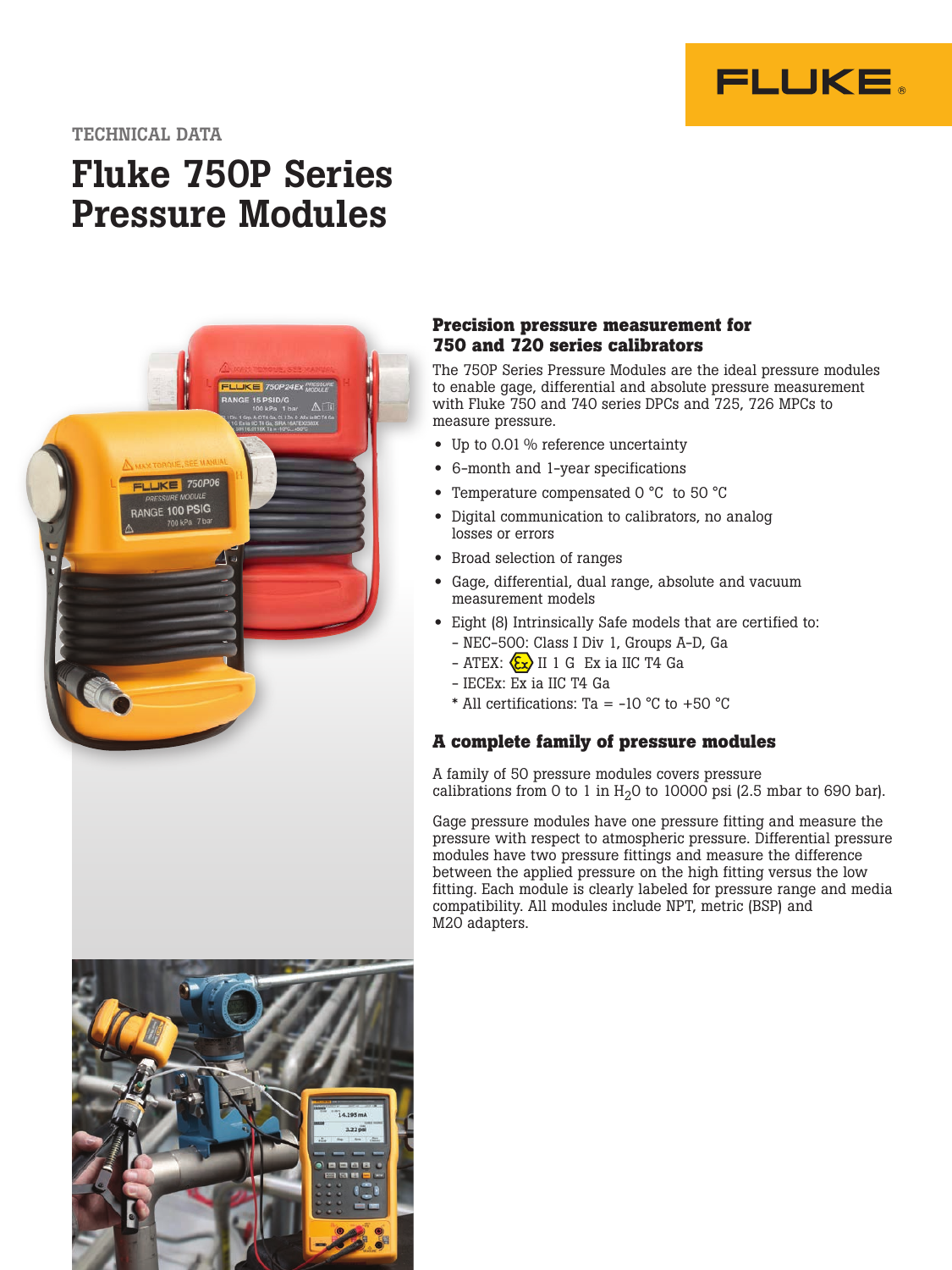

### **Quick and easy measurements**

Fluke 750P Series Pressure Modules are easy to use. To measure pressure, connect the pressure module to a pressure source or hand pump and then connect the pressure module cable to the calibrator. Apply pressure from the pressure source and it is displayed digitally on the calibrator. At the touch of a button, the pressure may be displayed in up to 11 different engineering units. When used with the 750 Series Documenting Process Calibrators, pressure readings can be date/time stamped and stored electronically for later retrieval. This saves time, eliminates errors, and supports compliance with quality standards and regulations.

# **Pressure module performance and technology**

Fluke 750P Series pressure modules are highly accurate, with specifications that apply from 0 °C to 50 °C (32 °F to 122 °F), a feature that sets them apart from other pressure calibrators. Many ranges have total uncertainties of 0.04 % of full scale and reference uncertainties of 0.01 % of full scale (see specification table).

This performance is possible through the innovative application of mathematics and microprocessor power. Fluke pressure modules have silicon piezo-resistor sensors which consist of a resistive bridge fabricated in a silicon diaphragm. Pressure applied to the diaphragm causes a change in the balance of the bridge which is proportional to the applied pressure. The bridge balance change is not linear and is very sensitive to temperature. However, since these effects are quite stable with time and with repetitive changes of condition, the sensors are carefully characterized.

During manufacture, Fluke pressure module sensors are characterized by reading temperature and pressure at multiple points. A least-squares regression is used to calculate the coefficients of a polynomial expression for pressure. The coefficients, unique to that pressure module, are stored in the module's memory.

Each module has its own microprocessor, allowing it to run the measurement circuitry and to communicate digitally with a calibrator. When connected to the calibrator, the modules coefficients are uploaded from the pressure module to the calibrator. Then, as pressure measurements are made, raw sensor values for pressure and temperature are digitally loaded to the calibrator, where the raw sensor values and coefficients are manipulated to derive and display the pressure reading.

#### **This innovative technique provides several benefits:**

- 1. Digital communication eliminates errors due to poor connections and electrical interference.
- 2. The modules are inherently temperaturecompensated from 0  $\degree$ C to 50  $\degree$ C (32  $\degree$ F to 122  $\degree$ F).
- 3. The modules are fully interchangeable because all measurements are completed in the pressure module itself and then communicated to the calibrator in digitized form. Modules are calibrated independently of the calibrator, and can be used with any 740, 750 or compatible 720 or 710 series calibrator. Each module has its own serial number to maintain independent traceability.

#### **Sensor protection in isolated modules**

Many of these modules (see table) incorporate a stainless steel diaphragm to isolate the sensor. With these modules, any medium that is compatible with stainless steel can be used on the high side of the module.

#### **Rugged construction**

A urethane overmolding protects against shock if a module is accidentally dropped and also seals against dirt, dust, and moisture. Pressure connections are ⅛" NPT female connection. A ¼" NPT Male, ¼" BSP/ISO and M20 male adapter are also provided with each pressure module.

#### **Convenient setup**

A one-meter cable between the pressure module and calibrator reduces the length of connecting tubing to the pressure source. The remote pressure head also provides an extra margin of safety and convenience by removing the calibrator and operator from the pressure source in the event or need for semi-remote measurements.

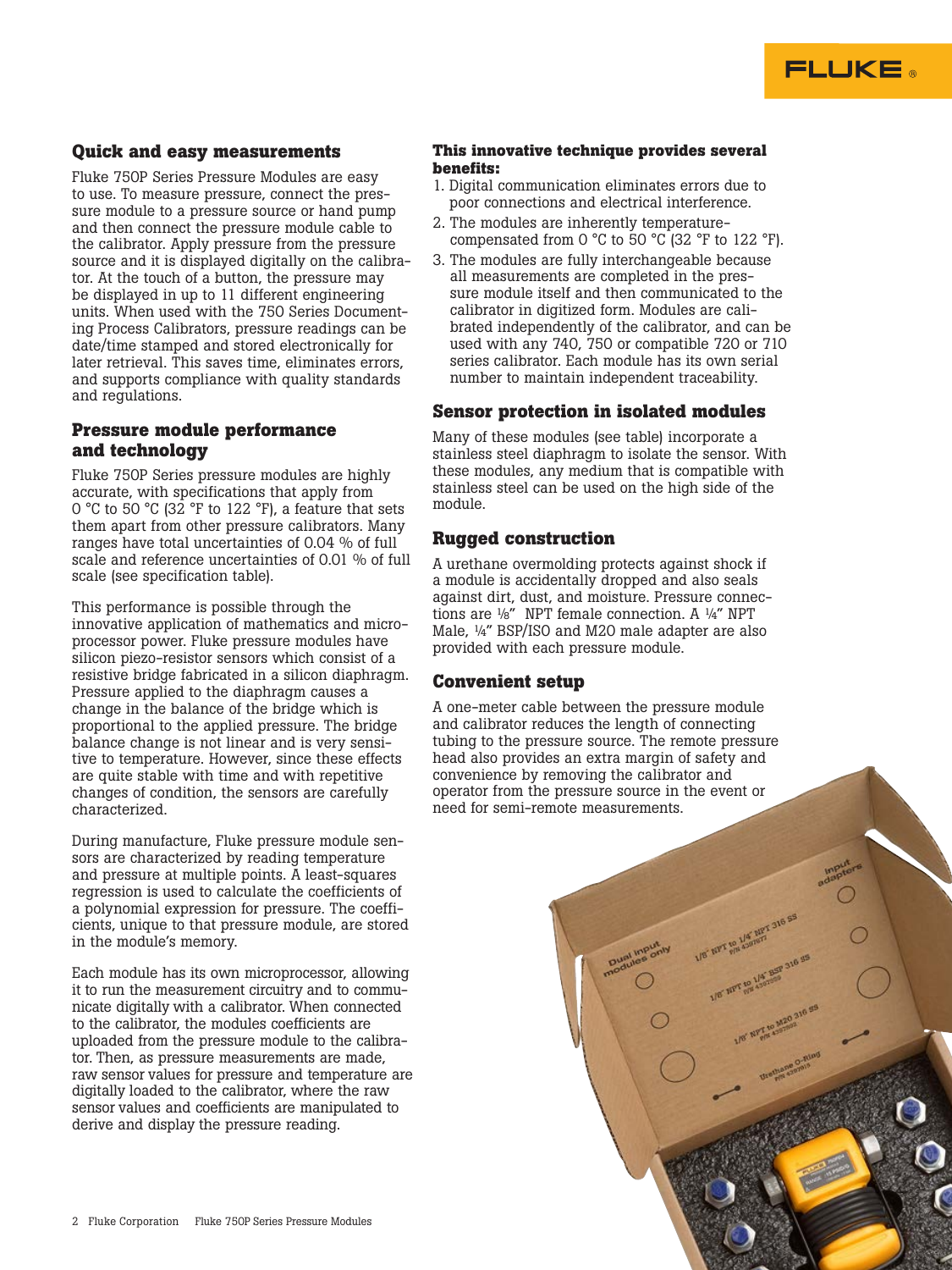

### **Pressure accessories**

| <b>Image</b>                                 | <b>Description</b>                                                                                                                                                                                                                                                                                                                                                                                                                    | <b>Application</b>                                                                                                                                                                                                                                                                                                                                                                                                                                                                                                                                                                                                                                                                                                                                                                                                                                                                                     |  |  |  |  |
|----------------------------------------------|---------------------------------------------------------------------------------------------------------------------------------------------------------------------------------------------------------------------------------------------------------------------------------------------------------------------------------------------------------------------------------------------------------------------------------------|--------------------------------------------------------------------------------------------------------------------------------------------------------------------------------------------------------------------------------------------------------------------------------------------------------------------------------------------------------------------------------------------------------------------------------------------------------------------------------------------------------------------------------------------------------------------------------------------------------------------------------------------------------------------------------------------------------------------------------------------------------------------------------------------------------------------------------------------------------------------------------------------------------|--|--|--|--|
| <b>Fluke 700PTP-1 Pneumatic Test Pump</b>    |                                                                                                                                                                                                                                                                                                                                                                                                                                       |                                                                                                                                                                                                                                                                                                                                                                                                                                                                                                                                                                                                                                                                                                                                                                                                                                                                                                        |  |  |  |  |
|                                              | The Fluke 700PTP-1 is a handheld pres-<br>sure pump designed to generate either<br>vacuum to -13 psi/-0.9 bar or pressure to<br>600 psi/40 bar<br>The Fluke 700PTP-1 has two pressure<br>ports:<br>• 1/4" NPT female parallel thread fitting for<br>the reference gauge or pressure module<br>• 1/8" NPT female parallel thread fitting for<br>the unit under test                                                                    | The Fluke 700PTP-1 features an integral pressure adjustment vernier<br>which varies the pressurized volume by 2.0 cc over approximately<br>eleven turns of the vernier knob. The pressure variation achievable<br>with the vernier will depend on the nominal pressure and total pres-<br>surized volume, but with a minimum volume and maximum pressure,<br>the vernier provided $600 \pm 20$ psi adjustment range. With a minimum<br>volume and no pressure applied, the vernier can also be used to<br>provide a 0 to 70" H2O range. Larger volumes will provide a smaller<br>range of adjustment, but greater resolution. The length of the stroke<br>can be adjusted to limit the maximum output pressure. Maximum<br>output pressure is adjustable from 2.5 psi to 600 psi.<br>For use with: Fluke 700 and 750P Series Pressure Modules and the<br>Fluke 710 and 720 Series Pressure Calibrators |  |  |  |  |
| <b>Fluke 700HTP-2 Hydraulic Test Pump</b>    |                                                                                                                                                                                                                                                                                                                                                                                                                                       |                                                                                                                                                                                                                                                                                                                                                                                                                                                                                                                                                                                                                                                                                                                                                                                                                                                                                                        |  |  |  |  |
|                                              | The Fluke 700HTP-2 is designed to gener-<br>ate pressures up to 10000 psi/700 bar.<br>The Fluke 700HTP-2 has two pressure<br>ports:<br>$\bullet$ ¼" NPT female parallel thread fitting for<br>the reference gauge or pressure module<br>$\bullet$ 1/4" NPT female parallel thread fitting for<br>the unit under test<br>Note: The user must provide a hose with<br>appropriate end fittings from this port to<br>the unit under test. | This pump can provide up to 10000 psi using distilled water or<br>mineral-based hydraulic oil. The pump is operated by pumping<br>several strokes to prime the system, then switching to high pressure<br>mode when the resistance increases. An integral pressure adjustment<br>vernier knob varies the pressurized volume by 0.6 cc. The pressure<br>variation achievable with the vernier will depend on the nominal<br>pressure and total pressurized volume, but with a minimum volume,<br>the vernier provided 150 psi to 3000 psi (at 150 psi nominal) and<br>3000 psi to 10000 psi (at 3000 psi nominal) adjustment ranges. With<br>a minimum volume and no pressure applied, the vernier can also be<br>used to provide a 0 to 1.7 psi range. Larger volumes will provide a<br>smaller range of adjustment, but greater resolution.                                                           |  |  |  |  |
|                                              |                                                                                                                                                                                                                                                                                                                                                                                                                                       | For use with: Fluke 700 and 750P Series Pressure Modules and the<br>Fluke 710 and 720 Series Pressure Calibrators                                                                                                                                                                                                                                                                                                                                                                                                                                                                                                                                                                                                                                                                                                                                                                                      |  |  |  |  |
| <b>Fluke 700LTP-1 Low-Pressure Test Pump</b> |                                                                                                                                                                                                                                                                                                                                                                                                                                       |                                                                                                                                                                                                                                                                                                                                                                                                                                                                                                                                                                                                                                                                                                                                                                                                                                                                                                        |  |  |  |  |
|                                              | The Fluke 700LTP-1 is a hand operated<br>pressure pump designed to generate either<br>vacuum to -12 psi/-.85 bar or pressures to<br>100 psi/6.9 bar. The Fluke 700LTP-1 has<br>two pressure ports with push fit connec-<br>tors. These push fit connectors, one for the<br>reference port for connection to a Fluke<br>700 Series Pressure Module and one to<br>connect to a unit under test, connect to<br>the supplied test hoses.  | The Fluke 700LTP-1 is primarily intended for low pressure applica-<br>tions. It features a fine adjust vernier with .00145 psi resolution at<br>low pressures. The pressure variation achievable with the vernier will<br>depend on the nominal pressure and total pressurized volume, but<br>with minimum volume and maximum pressure the vernier provides<br>30 psi $\pm$ 6 psi. The adjustable pressure relief valve features a slow-<br>bleed capability that allows the user to slowly release pressure at a<br>controlled rate to achieve a desired pressure.                                                                                                                                                                                                                                                                                                                                    |  |  |  |  |
| <b>Fluke 700HTH-1 Hydraulic Test Hose</b>    |                                                                                                                                                                                                                                                                                                                                                                                                                                       |                                                                                                                                                                                                                                                                                                                                                                                                                                                                                                                                                                                                                                                                                                                                                                                                                                                                                                        |  |  |  |  |
|                                              | The Fluke 700HTH-1 Hydraulic Test Hose<br>is a 10000 psi, 700 bar working pressure<br>test hose. The hose uses self-sealing fit-<br>tings with easy finger tight connections.                                                                                                                                                                                                                                                         | The Fluke 700HTH-1 allows connections to a unit under test from a<br>Fluke 700HTP-2 hydraulic test pump in use with the Fluke 700 and<br>750P Series Pressure Modules. The 700HTH-1 is compatible with<br>water and non-corrosive oil.                                                                                                                                                                                                                                                                                                                                                                                                                                                                                                                                                                                                                                                                 |  |  |  |  |
| <b>Fluke 71X Hose Kit</b>                    |                                                                                                                                                                                                                                                                                                                                                                                                                                       |                                                                                                                                                                                                                                                                                                                                                                                                                                                                                                                                                                                                                                                                                                                                                                                                                                                                                                        |  |  |  |  |
|                                              | The Fluke 71X hose kit includes (2) quick<br>disconnect fittings to connect to the 718<br>or 719, (3) 1-meter translucent hoses and<br>one BSP adapter.                                                                                                                                                                                                                                                                               | For use with: Fluke 718 and 719 Pressure Calibrators                                                                                                                                                                                                                                                                                                                                                                                                                                                                                                                                                                                                                                                                                                                                                                                                                                                   |  |  |  |  |
| Fluke 700PRV-1 Pressure Relief Valve Kit     |                                                                                                                                                                                                                                                                                                                                                                                                                                       |                                                                                                                                                                                                                                                                                                                                                                                                                                                                                                                                                                                                                                                                                                                                                                                                                                                                                                        |  |  |  |  |
|                                              | The Fluke 700PRV-1 consists of two relief<br>valves (1360 and 5450 psi) to be used<br>with the 700HTP-2 Hydraulic Test Pump.<br>These relief valves will protect the Fluke<br>pressure modules from damage due to<br>over-pressurization. 1/4 BSP male parallel<br>thread to fit Fluke 700HTP-2.                                                                                                                                      | Repeatability $\pm$ 10 % of nominal setting. Multiturn adjustment screw<br>to set preload on internal disc springs.<br>For use with: Fluke 700HTP-2 Hydraulic Test Pump.                                                                                                                                                                                                                                                                                                                                                                                                                                                                                                                                                                                                                                                                                                                               |  |  |  |  |
| <b>Fluke 700 PMP Pressure Pump</b>           |                                                                                                                                                                                                                                                                                                                                                                                                                                       |                                                                                                                                                                                                                                                                                                                                                                                                                                                                                                                                                                                                                                                                                                                                                                                                                                                                                                        |  |  |  |  |
| <b>Change</b>                                | The Fluke 700PMP is a hand-operated<br>pressure pump to provide pressures up<br>to 150 psi/1000 kPa. Output fitting is<br>$\frac{1}{8}$ FNPT.                                                                                                                                                                                                                                                                                         | Linear stroke of 1.6 in (4 cm). Multi-turn vernier for fine adjustment of<br>pressure. Includes controlled pressure bleed valve.<br>For use with: Fluke 700 and 750P Series Pressure Modules and the<br>Fluke 710 and 720 Series Pressure Calibrators.                                                                                                                                                                                                                                                                                                                                                                                                                                                                                                                                                                                                                                                 |  |  |  |  |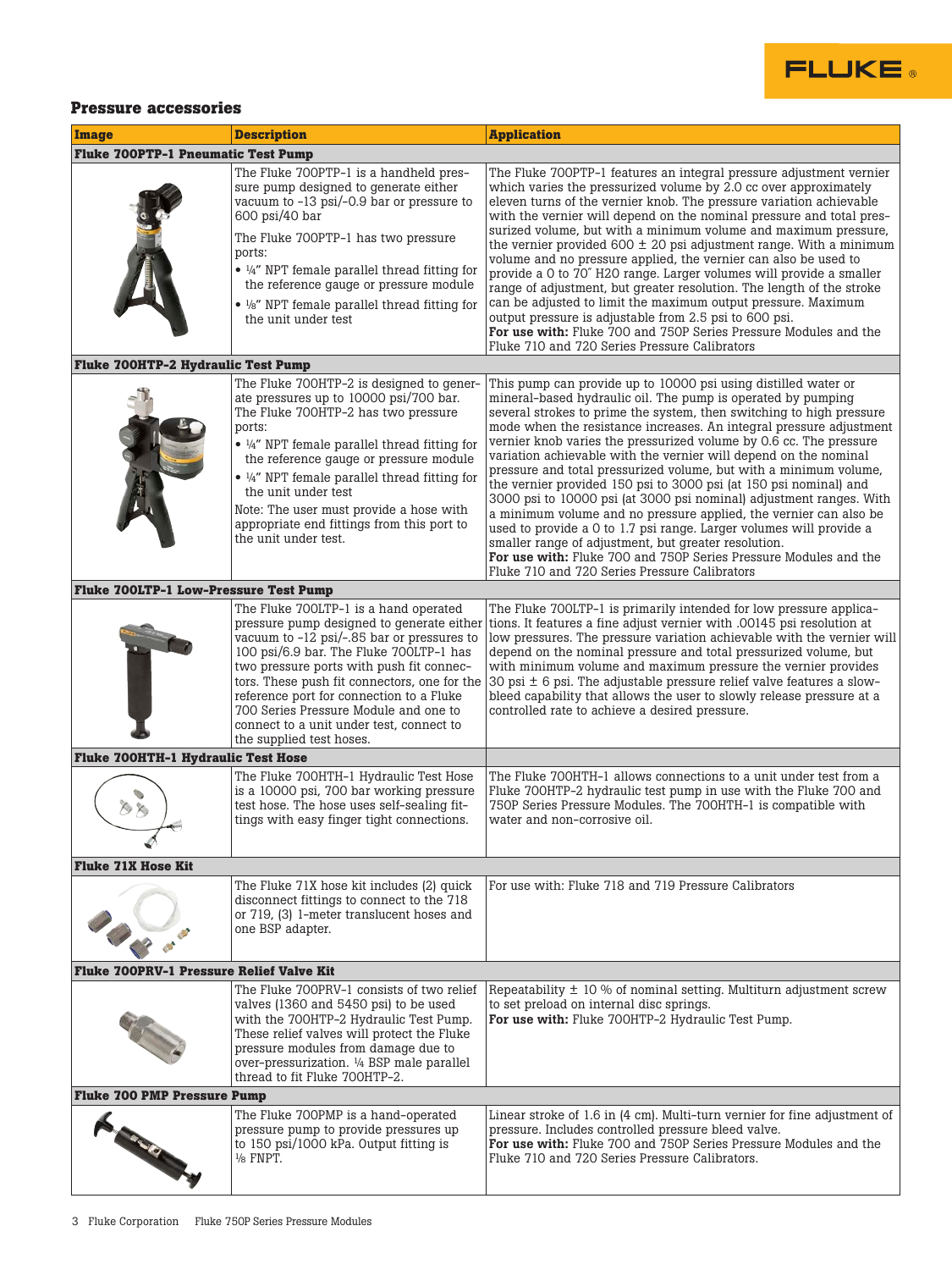

# **General specifications**

| <b>Model</b>        | <b>Parameter/Range</b>                   | <b>Burst</b><br><b>Rating6</b> | <b>Hi Side</b><br>Media <sup>2</sup> | <b>Lo Side</b><br>Media <sup>2</sup> | <b>Reference</b><br>Uncertainty <sup>4</sup> | <b>Total</b><br><b>Uncertainty</b><br>1-year<br>$(15-35 °C)$ | <b>Total</b><br><b>Uncertainty</b><br>$1 - year1$ | <b>Total</b><br><b>Uncertainty</b><br>6-month<br>$(15-35 °C)$ | <b>Total</b><br><b>Uncertainty</b><br>$6$ -month <sup>1</sup> |
|---------------------|------------------------------------------|--------------------------------|--------------------------------------|--------------------------------------|----------------------------------------------|--------------------------------------------------------------|---------------------------------------------------|---------------------------------------------------------------|---------------------------------------------------------------|
| <b>Differential</b> |                                          |                                |                                      |                                      |                                              |                                                              |                                                   |                                                               |                                                               |
| <b>750P00</b>       | 0 to 1 in $H20$<br>$(0 to 2.5 m\bar{b})$ | 30X                            | Dry Air                              | Dry Air                              | ± 0.15%                                      | ± 0.3 %                                                      | ± 0.35 %                                          | ± 0.25 %                                                      | ± 0.30 %                                                      |
| <b>750P3IN</b>      | 0 to 3 Inch $H20$<br>(0 to 7.5 mbar)     | 10X                            | Dry Air                              | Dry Air                              | ± 0.15 %                                     | ± 0.3 %                                                      | ± 0.35 %                                          | ± 0.25 %                                                      | ± 0.35 %                                                      |
| <b>750P5IN</b>      | 0 to 5 Inch $H20$<br>(0 to 12.5 mbar)    | 6X                             | Dry Air                              | Dry Air                              | ± 0.15 %                                     | ± 0.3 %                                                      | ± 0.35 %                                          | ± 0.25%                                                       | ± 0.35 %                                                      |
| 750P01 <sup>7</sup> | 0 to 10 in $H_2$ 0<br>(0 to 25 mbar)     | ЗX                             | Dry Air                              | Dry Air                              | ± 0.1 %                                      | ± 0.2 %                                                      | ± 0.3 %                                           | ± 0.15%                                                       | ± 0.25 %                                                      |
| <b>750P02</b>       | 0 to 1 psi<br>(0 to 70 mbar)             | 3X                             | Dry Air                              | Dry Air                              | ± 0.050 %                                    | ± 0.1 %                                                      | ± 0.15%                                           | ± 0.075 %                                                     | ± 0.125%                                                      |
| <b>750P22</b>       | O to 1 psi<br>(0 to 70 mbar)             | 3X                             | 316 SS                               | Dry Air                              | ± 0.050 %                                    | ± 0.1 %                                                      | ± 0.15%                                           | ± 0.075 %                                                     | ± 0.125 %                                                     |
| <b>750P03</b>       | 0 to 5 psi<br>(0 to 350 mbar)            | ЗX                             | Dry Air                              | Dry Air                              | ± 0.02 %                                     | ± 0.04 %                                                     | ± 0.05 %                                          | ± 0.035 %                                                     | ± 0.04 %                                                      |
| <b>750P23</b>       | 0 to 5 psi<br>(0 to 350 mbar)            | 4Х                             | 316 SS                               | Dry Air                              | ± 0.02 %                                     | ± 0.04 %                                                     | ± 0.05 %                                          | ± 0.035 %                                                     | ± 0.04 %                                                      |
| <b>750P04</b>       | 0 to 15 psi<br>(0 to 1 bar)              | ЗX                             | Dry Air                              | Dry Air                              | ± 0.0175%                                    | ± 0.035 %                                                    | ± 0.045 %                                         | ± 0.03 %                                                      | ± 0.04 %                                                      |
| 750P24 <sup>7</sup> | 0 to 15 psi<br>(0 to 1 bar)              | 4Х                             | 316 SS                               | Dry Air                              | ± 0.0175%                                    | ± 0.035 %                                                    | ± 0.045 %                                         | ± 0.03 %                                                      | ± 0.04 %                                                      |
| Gage                |                                          |                                |                                      |                                      |                                              |                                                              |                                                   |                                                               |                                                               |
| 750P057             | 0 to 30 psi<br>(0 to 2 bar)              | 4X                             | 316 SS                               | N/A                                  | ± 0.0175%                                    | ± 0.035 %                                                    | ± 0.045 %                                         | ± 0.03 %                                                      | ± 0.04 %                                                      |
| 750P067             | 0 to 100 psi<br>(0 to 7 bar)             | 4X                             | 316 SS                               | N/A                                  | ± 0.0175%                                    | ± 0.035 %                                                    | ± 0.045 %                                         | ± 0.03 %                                                      | ± 0.04 %                                                      |
| 750P27 <sup>7</sup> | 0 to 300 psi<br>(0 to 20 bar)            | 4X                             | 316 SS                               | N/A                                  | ± 0.0175 %                                   | ± 0.035 %                                                    | ± 0.045 %                                         | ± 0.03 %                                                      | ± 0.04 %                                                      |
| <b>750P07</b>       | 0 to 500 psi<br>(0 to 35 bar)            | 4Х                             | 316 SS                               | N/A                                  | ± 0.0175 %                                   | ± 0.035 %                                                    | ± 0.045 %                                         | ± 0.03 %                                                      | ± 0.04 %                                                      |
| <b>750P08</b>       | 0 to 1000 psi<br>(0 to 70 bar)           | ЗX                             | 316 SS                               | N/A                                  | ± 0.0175%                                    | ± 0.035 %                                                    | ± 0.045 %                                         | ± 0.03 %                                                      | ± 0.04 %                                                      |
| 750P09 <sup>7</sup> | 0 to 1500 psi<br>(0 to 100 bar)          | ЗX                             | 316 SS                               | N/A                                  | ± 0.0175%                                    | ± 0.035 %                                                    | ± 0.045%                                          | ± 0.03 %                                                      | ± 0.04 %                                                      |
| 750P2000            | 0 to 2000 psi<br>(0 to 140 bar)          | ЗX                             | 316 SS                               | N/A                                  | ± 0.0175%                                    | ± 0.035 %                                                    | ± 0.045 %                                         | ± 0.03 %                                                      | ± 0.04 %                                                      |
| High                |                                          |                                |                                      |                                      |                                              |                                                              |                                                   |                                                               |                                                               |
| 750P29 <sup>7</sup> | 0 to 3000 psi<br>(0 to 200 bar)          | ЗΧ                             | 316 SS                               | N/A                                  | ± 0.0175 %                                   | ± 0.035 %                                                    | ± 0.045 %                                         | ± 0.03 %                                                      | ± 0.04 %                                                      |
| <b>750P30</b>       | 0 to 5000 psi<br>(0 to 340 bar)          | 3X                             | 316 SS                               | N/A                                  | ± 0.0175 %                                   | ± 0.035 %                                                    | ± 0.045 %                                         | ± 0.03 %                                                      | ± 0.04 %                                                      |
| 750P31              | 0 to 10000 psi<br>(0 to 700 bar)         | 2X                             | 316 SS                               | N/A                                  | ± 0.0175 %                                   | ± 0.035 %                                                    | ± 0.045 %                                         | ± 0.03 %                                                      | ± 0.04 %                                                      |
| Absolute            |                                          |                                |                                      |                                      |                                              |                                                              |                                                   |                                                               |                                                               |
| <b>750PA3</b>       | 0 to 5 psia<br>(0 to 350 mbar)           | 4X                             | 316 SS                               | N/A                                  | ± 0.03 %                                     | ± 0.06 %                                                     | ± 0.07 %                                          | ± 0.05 %                                                      | ± 0.06 %                                                      |
| 750PA4 <sup>7</sup> | 0 to 15 psia<br>(0 to 1 bar)             | 4X                             | 316 SS                               | N/A                                  | ± 0.03 %                                     | $\pm$ 0.06 %                                                 | ± 0.07 %                                          | ± 0.05 %                                                      | ± 0.06 %                                                      |
| <b>750PA5</b>       | 0 to 30 psia<br>(0 to 2 bar)             | 4X                             | 316 SS                               | N/A                                  | ± 0.03 %                                     | $\pm$ 0.06 %                                                 | ± 0.07 %                                          | ± 0.05 %                                                      | ± 0.06 %                                                      |
| <b>750PA6</b>       | 0 to 100 psia<br>(0 to 7 bar)            | 4Х                             | 316 SS                               | N/A                                  | ± 0.03 %                                     | ± 0.06 %                                                     | ± 0.07 %                                          | ± 0.05 %                                                      | ± 0.06 %                                                      |
| <b>750PA27</b>      | 0 to 300 psia<br>(0 to 20 bar)           | 4X                             | 316 SS                               | N/A                                  | ± 0.03 %                                     | ± 0.06 %                                                     | ± 0.07 %                                          | ± 0.05 %                                                      | ± 0.06 %                                                      |
| <b>750PA7</b>       | 0 to 500 psia (0)<br>to $35$ bar)        | 4X                             | 316 SS                               | N/A                                  | ± 0.03 %                                     | ± 0.06 %                                                     | ± 0.07 %                                          | ± 0.05 %                                                      | ± 0.06 %                                                      |
| <b>750PA8</b>       | 0 to 1000 psia<br>(0 to 70 bar)          | 3X                             | 316 SS                               | N/A                                  | ± 0.03 %                                     | ± 0.06 %                                                     | ± 0.07 %                                          | ± 0.05 %                                                      | ± 0.06 %                                                      |
| <b>750PA9</b>       | 0 to 1500 psia<br>(0 to 100 bar)         | 3X                             | 316 SS                               | N/A                                  | ± 0.03 %                                     | ± 0.06 %                                                     | ± 0.07 %                                          | ± 0.05 %                                                      | ± 0.06 %                                                      |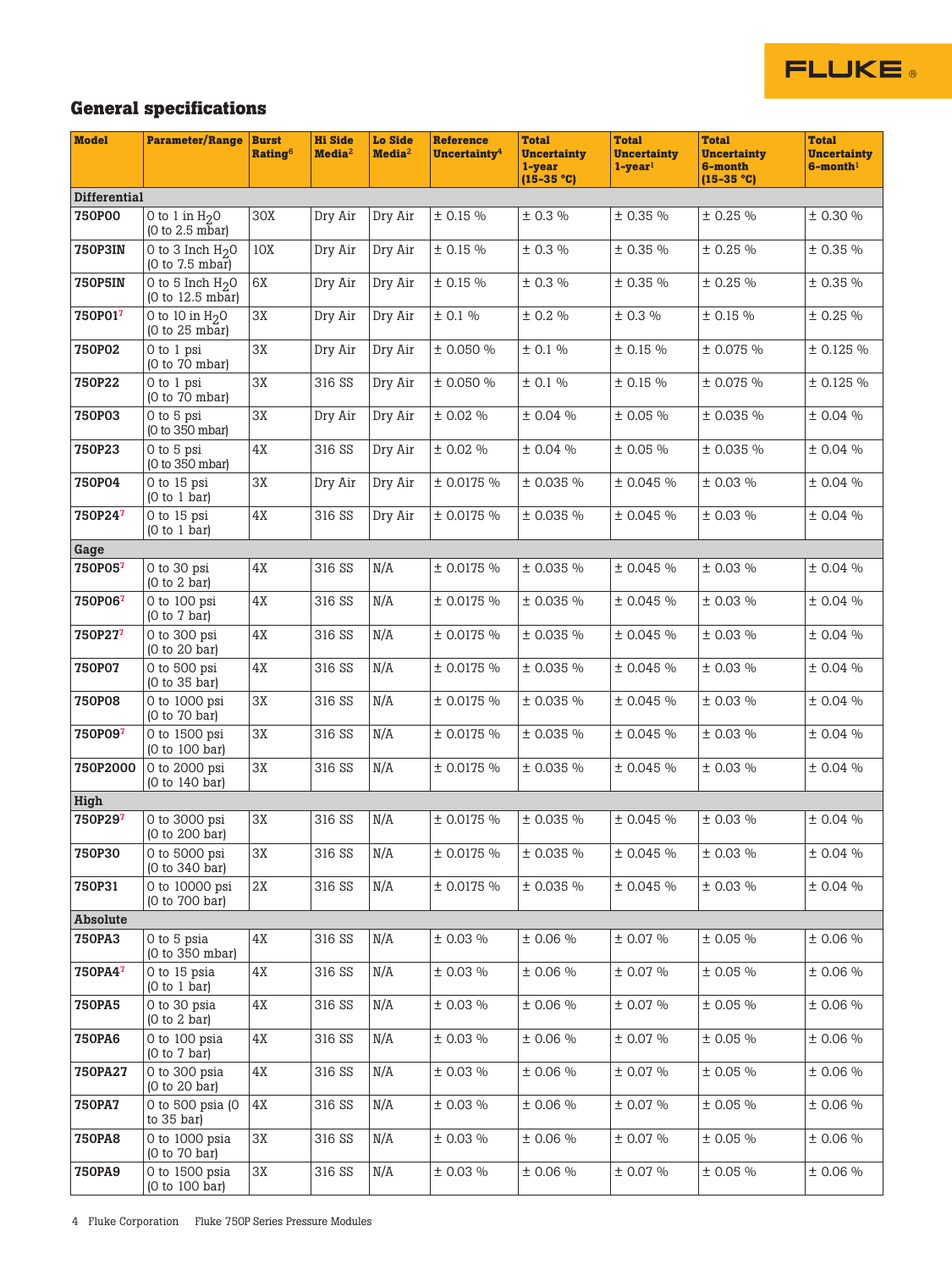

## **General specifications** (continued)

| <b>Model</b>   | Parameter/<br><b>Range</b>                              | <b>Burst</b><br><b>Rating®</b> | <b>Hi Side</b><br>Media <sup>2</sup> | <b>Lo Side</b><br><b>Media</b> <sup>2</sup> | <b>Reference</b><br><b>Uncer-</b><br>tainty <sup>4</sup> | <b>Total</b><br><b>Uncertainty</b><br>1-year<br>$(15^{\circ}$ C to 35 $^{\circ}$ C) | <b>Total</b><br><b>Uncertainty</b><br>$1$ -year <sup>1</sup> | <b>Total</b><br><b>Uncertainty</b><br>6-month<br>(15 °C to 35 °C) | <b>Total</b><br><b>Uncertainty</b><br>6-month1 |
|----------------|---------------------------------------------------------|--------------------------------|--------------------------------------|---------------------------------------------|----------------------------------------------------------|-------------------------------------------------------------------------------------|--------------------------------------------------------------|-------------------------------------------------------------------|------------------------------------------------|
| <b>Vacuum</b>  |                                                         |                                |                                      |                                             |                                                          |                                                                                     |                                                              |                                                                   |                                                |
| <b>750PV3</b>  | -5 psi<br>$(-350 \text{ mbar})$                         | 4X                             | 316 SS                               | Dry Air                                     | ±0.03%                                                   | ±0.06%                                                                              | $± 0.07\%$                                                   | ±0.05%                                                            | ±0.06%                                         |
| <b>750PV4</b>  | $-15$ psi<br>$(-1 bar)$                                 | 4X                             | 316 SS                               | Dry Air                                     | $± 0.03\%$                                               | ±0.06%                                                                              | ± 0.07%                                                      | ±0.05%                                                            | ±0.06%                                         |
| Dual           |                                                         |                                |                                      |                                             |                                                          |                                                                                     |                                                              |                                                                   |                                                |
| <b>750PD2</b>  | -1 to 1 psi<br>(-70 to 70<br>mbar)                      | 4X                             | 316 SS                               | Dry Air                                     | ±0.05%                                                   | ± 0.1%                                                                              | ± 0.15%                                                      | ±0.075%                                                           | ± 0.125%                                       |
| <b>750PD3</b>  | -5 to 5 psi<br>$-350$ to<br>350 mbar)                   | 4X                             | 316 SS                               | Dry Air                                     | ±0.03%                                                   | ±0.06%                                                                              | ± 0.07%                                                      | ±0.05%                                                            | ±0.06%                                         |
| 750PD10        | $-10$ to $10$ psi<br>$(-700)$ to<br>700 mbar)           | 4X                             | 316 SS                               | Dry Air                                     | ±0.025%                                                  | ±0.05%                                                                              | ± 0.07%                                                      | ±0.04%                                                            | ±0.06%                                         |
| <b>750PD4</b>  | $-15$ to 15 psi<br>$(-1 to 1 bar)$                      | 4X                             | 316 SS                               | Dry Air                                     | ± 0.0175%                                                | ±0.035%                                                                             | ±0.045%                                                      | ± 0.03%                                                           | ±0.04%                                         |
| <b>750PD5</b>  | $-15$ to 30 psi<br>$(-1)$ to 2 bar)                     | 4X                             | 316 SS                               | N/A                                         | ± 0.0175%                                                | ±0.035%                                                                             | ±0.045%                                                      | ± 0.03%                                                           | ±0.04%                                         |
| 750PD50        | $-15$ to 50 psi<br>$(-1)$ to 3.5 bar)                   | 4X                             | 316 SS                               | N/A                                         | ± 0.0175%                                                | $± 0.035\%$                                                                         | ± 0.045%                                                     | ± 0.03%                                                           | ±0.04%                                         |
| <b>750PD6</b>  | $-15$ to 100 psi<br>$(-1)$ to $7$ bar)                  | 4X                             | 316 SS                               | N/A                                         | ± 0.0175%                                                | ±0.035%                                                                             | ± 0.045%                                                     | ± 0.03%                                                           | ±0.04%                                         |
| <b>750PD7</b>  | $-15$ to 200 psi<br>$(-1)$ to 14 bar)                   | 4X                             | 316 SS                               | N/A                                         | ± 0.0175%                                                | ±0.035%                                                                             | ± 0.045%                                                     | ± 0.03%                                                           | ±0.04%                                         |
| 750PD27        | $-15$ to 300 psi<br>$(-1)$ to 20 bar)                   | 4X                             | 316 SS                               | N/A                                         | ± 0.0175%                                                | ±0.035%                                                                             | ±0.045%                                                      | ± 0.03%                                                           | ±0.04%                                         |
| Reference      |                                                         |                                |                                      |                                             |                                                          |                                                                                     |                                                              |                                                                   |                                                |
| 750R045        | 0 to 15 psi<br>(0 to 1 bar)                             | 3X                             | Dry Air                              | Dry Air                                     |                                                          | $\pm$ 0.01 % of FS $\pm$ 0.02 % of FS                                               |                                                              | $\pm$ 0.04% of FS $\pm$ 0.015% of FS                              | ± 0.035% of FS                                 |
| 750R065        | 0 to 100 psi<br>(0 to 7 bar)                            | 4X                             | 316 SS                               | N/A                                         |                                                          | $\pm$ 0.01 % of FS $\pm$ 0.02 % of FS                                               |                                                              | $\pm$ 0.04% of FS $\pm$ 0.015% of FS                              | ± 0.035% of FS                                 |
| 750R27         | 0 to 300 psi<br>(0 to 20 bar)                           | 4X                             | 316 SS                               | N/A                                         |                                                          | $\pm$ 0.01 % of FS $\pm$ 0.02 % of FS                                               |                                                              | $\pm$ 0.04% of FS $\pm$ 0.015% of FS                              | ± 0.035% of FS                                 |
| <b>750R07</b>  | 0 to 500 psi<br>(0 to 35 bar)                           | 4X                             | 316 SS                               | N/A                                         |                                                          | $\pm$ 0.01 % of FS $\pm$ 0.02 % of FS                                               |                                                              | $\pm$ 0.04% of FS $\pm$ 0.015% of FS                              | ± 0.035% of FS                                 |
| 750R085        | 0 to 1000 psi<br>(0 to 70 bar)                          | 3X                             | 316 SS                               | N/A                                         |                                                          | $\pm$ 0.01 % of FS $\pm$ 0.02 % of FS                                               |                                                              | $\pm$ 0.04% of FS $\pm$ 0.015% of FS                              | ± 0.035% of FS                                 |
| 750R29         | 0 to 3000 psi<br>(0 to 200 bar)                         | 3X                             | 316 SS                               | N/A                                         |                                                          | $\pm$ 0.01 % of FS $\pm$ 0.02 % of FS                                               |                                                              | $\pm$ 0.04% of FS $\pm$ 0.015% of FS                              | ± 0.035% of FS                                 |
| 750R30         | 0 to 5000 psi<br>(0 to 340 bar)                         | 3X                             | 316 SS                               | N/A                                         |                                                          | $\pm$ 0.01 % of FS $\pm$ 0.02 % of FS                                               |                                                              | $\pm$ 0.04% of FS $\pm$ 0.015% of FS                              | ± 0.035% of FS                                 |
| 750R315        | 0 to 10000 psi<br>(0 to 700 bar)                        | 2X                             | 316 SS                               | N/A                                         |                                                          | $\pm$ 0.01 % of FS $\pm$ 0.02 % of FS                                               |                                                              | $\pm$ 0.04% of FS $\pm$ 0.015% of FS                              | ± 0.035% of FS                                 |
| <b>750RD5</b>  | $-15$ to 30 psi<br>$(-1)$ to 2 bar)                     | 4X                             | Dry Air                              | N/A                                         |                                                          | $\pm$ 0.01 % of FS $\pm$ 0.02 % of FS                                               |                                                              | $\pm$ 0.04% of FS $\pm$ 0.015% of FS                              | ± 0.035% of FS                                 |
| 750RD65        | $-12$ to 100 psi<br>$(-0.8 \text{ to } 7 \text{ bar})$  | 4X                             | 316 SS                               | N/A                                         |                                                          | $\pm$ 0.01 % of FS $\pm$ 0.02 % of FS                                               |                                                              | $\pm$ 0.04% of FS $\pm$ 0.015% of FS                              | ± 0.035% of FS                                 |
| <b>750RD27</b> | $-12$ to 300 psi<br>$(-0.8 \text{ to } 20 \text{ bar})$ | 4X                             | 316 SS                               | N/A                                         |                                                          | $\pm$ 0.01 % of FS $\pm$ 0.02 % of FS                                               |                                                              | $\pm$ 0.04% of FS $\pm$ 0.015% of FS                              | $\pm$ 0.035 % of FS                            |

1. Total uncertainty, % of full span for temperature range 0 °C to +50 °C, one year interval. Total uncertainty, 1.0 % of full span for temperature range -10 °C to 0 °C, one year interval. No 6 month specification available for range -10 °C to 0 °C.

2. "NONCORROSIVE GASSES" indicates dry air or non-corrosive gas as compatible media. "Stainless Steel 316-SS" indicates media compatible with Type 316 Stainless Steel.<br>4. Reference Uncertainty is the specification for as l

6. Burst rating specification refers to the multiplier times full scale of the module for the rated burst pressure.<br>7. Intrinsically Safe pressure module available in this pressure range. See manual for Ex certification in